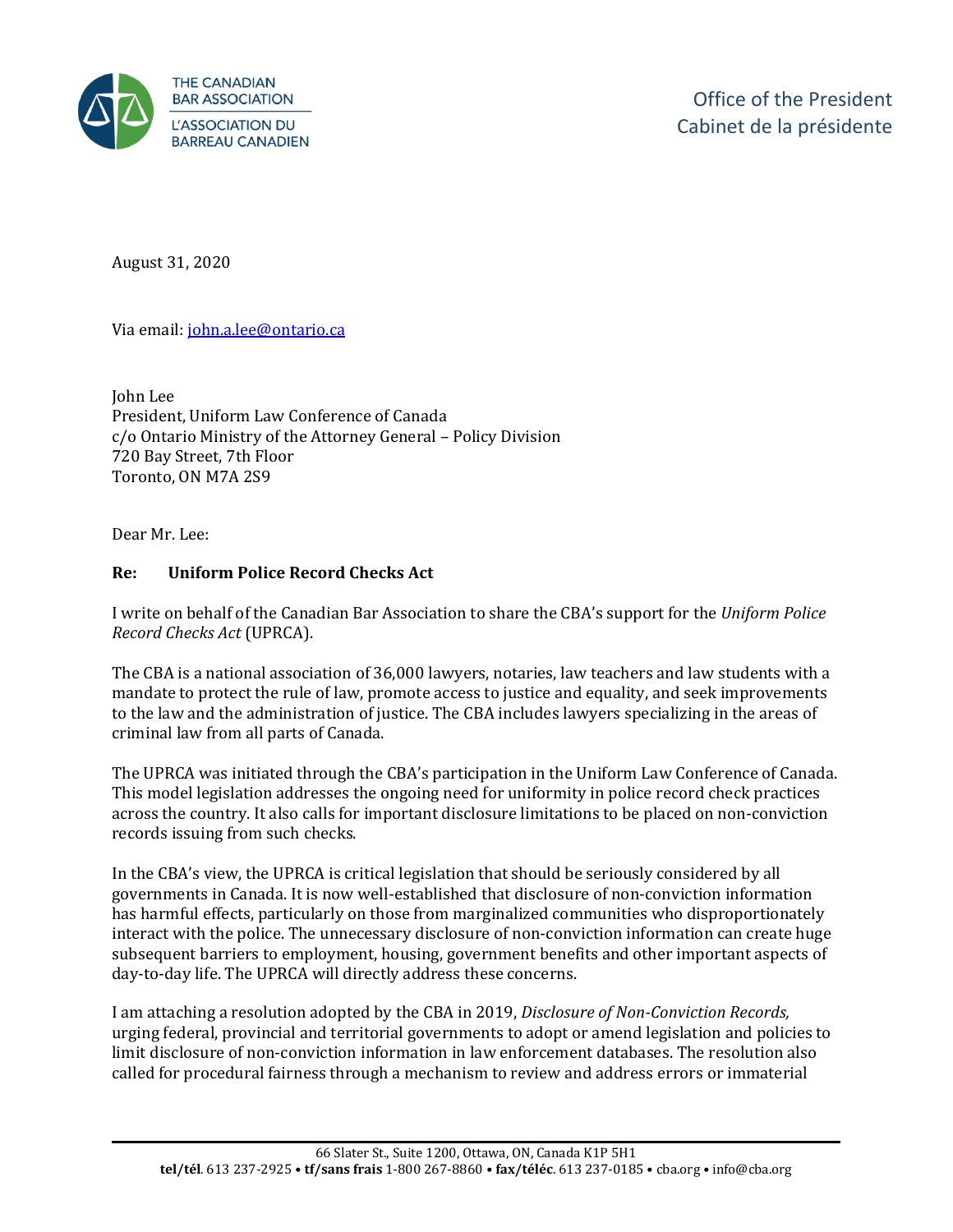information in those databases. The UPRCA achieves many of these objectives, while still properly balancing the need for public safety.

Thank you for taking the time to consider this letter. I wish the ULCC every success in your efforts to have this important legislation implemented across the country. Should you require any further information about the CBA's law reform efforts in this area, or should you have any questions, please do not hesitate to contact Tony Paisana, Vice Chair of the CBA Criminal Justice Section.

Yours truly,

*(original letter signed by Vivene Salmon)*

Vivene Salmon

cc. Russell J. Getz, Chair, ULCC Implementation Committee, russell.getz@gov.bc.ca Caroline Quesnel, ULCC Criminal Section Chair, caroline.quesnel@justice.gc.ca Tony Paisana, CBA Criminal Justice Section, tpaisana@[peckandcompany.ca](mailto:russell.getz@gov.bc.ca)

Encl.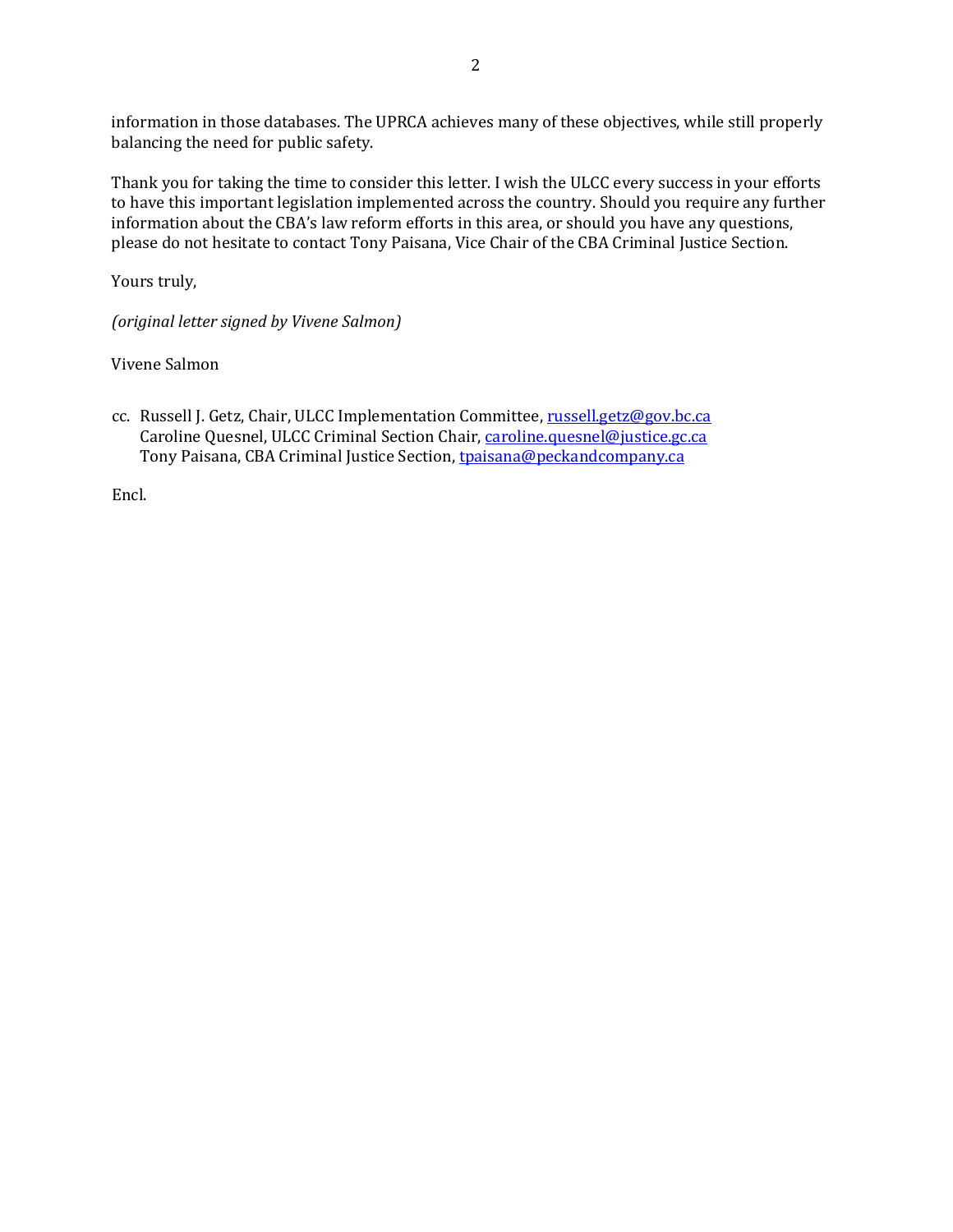# **Disclosure of Non-Conviction Records**

**WHEREAS** in our modern society, control over one's personal information has become of paramount importance**;** 

**WHEREAS** employers, volunteer organizations, educational facilities and other institutions may require disclosure of personal information held in the databases of law enforcement agencies throughout Canada;

**WHEREAS** law enforcement agencies in Canada maintain databases containing records of investigations, criminal charges, apprehensions under Mental Health Acts, drug overdoses and other records of processes that did not result in a criminal conviction;

**WHEREAS** the release of this non-conviction information may negatively affect the ability of Canadians, particularly those from marginalized communities who interact with the police at a disproportionate rate, to secure employment, volunteer, educational and other important opportunities;

# **Divulgation des données de non-condamnation**

**ATTENDU QUE** dans notre société contemporaine, l'exercice du contrôle quant à ses renseignements personnels revêt une importante primordiale;

**ATTENDU QUE** les employeurs, les organismes bénévoles, les établissements d'enseignement et d'autres organisations peuvent exiger la divulgation de renseignements personnels qui se trouvent dans les bases de données d'organismes d'application de la loi de part et d'autre du pays;

**ATTENDU QUE** les organismes d'application de la loi au Canada tiennent des bases de données contenant des dossiers sur les enquêtes, les accusations criminelles, les appréhensions effectuées en vertu de lois sur la santé mentale, les surdoses de drogues et d'autres données sur des procédures qui n'ont pas donné lieu à une déclaration de culpabilité;

**ATTENDU QUE** la divulgation de telles données de non-condamnation peut avoir une incidence négative sur la capacité des Canadiens et des Canadiennes de décrocher un emploi ou un poste de bénévole ou de profiter d'opportunités liées à l'éducation et d'autres débouchés importants, surtout si ces personnes proviennent de communautés marginalisées dont les membres interagissent avec la police de façon disproportionnée;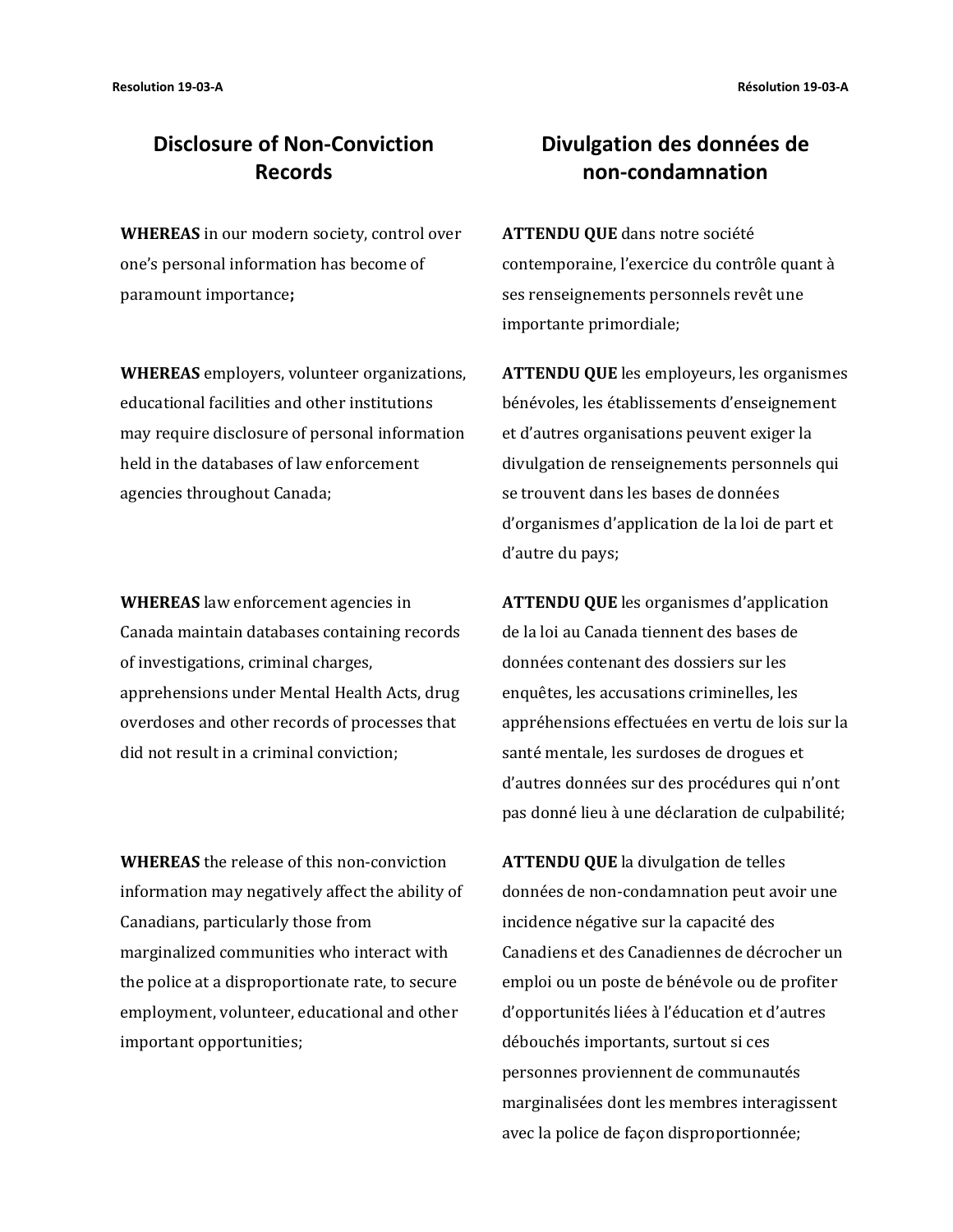**WHEREAS** non-conviction information in law enforcement databases sometimes includes outdated or inaccurate information;

**WHEREAS** the Ontario Legislature, with support of the Ontario Chiefs of Police, unanimously passed the *Police Record Checks Reform Act, 2015* to limit the disclosure of nonconviction information;

**WHEREAS** legislation that limits the disclosure of non-conviction information does not hamper the ability of law enforcement agencies to collect and access non-conviction information for investigative and public safety purposes;

**WHEREAS** the *Canadian Charter of Rights and Freedoms* guarantees the right to security of the person (s. 7), an expectation of privacy in the right against unreasonable search and seizure (s. 8), and the right to be presumed innocent (s. 11(d);

**BE IT RESOLVED THAT** the Canadian Bar Association urge federal, provincial and territorial governments to adopt or amend legislation and policies limiting disclosure of non-conviction information in law enforcement databases, and providing a mechanism for individuals to review and address errors or immaterial information in those databases.

**ATTENDU QUE** les renseignements de noncondamnation dans les bases de données des organismes d'application de la loi comprennent parfois des informations inexactes ou qui ne sont plus à jour;

**ATTENDU QUE** l'Assemblée législative de l'Ontario, avec l'appui des chefs de police de l'Ontario, a adopté, à l'unanimité, la *Loi de 2015 sur la réforme des vérifications de dossiers de police* afin de limiter la divulgation de données de non-condamnation;

**ATTENDU QUE** les lois limitant la divulgation de données de non-condamnation n'empêchent pas les organismes d'application de la loi de recueillir de telles données et d'y avoir accès à des fins d'enquête et de sécurité publique;

**ATTENDU QUE** la *Charte canadienne des droits et libertés* garantit le droit à la sécurité de la personne (art. 7), une attente quant au respect de la vie privée dans le cadre du droit contre les fouilles, perquisitions et saisies abusives (art. 8) et le droit à la présomption d'innocence (al. 11*d*));

**QU'IL SOIT RÉSOLU QUE** l'Association du Barreau canadien exhorte les gouvernements fédéral, provinciaux et territoriaux à adopter des lois et des politiques, ou à modifier ces dernières, afin de limiter la divulgation de données de non-condamnation provenant des bases de données d'organismes d'application de la loi et de fournir un mécanisme pour que